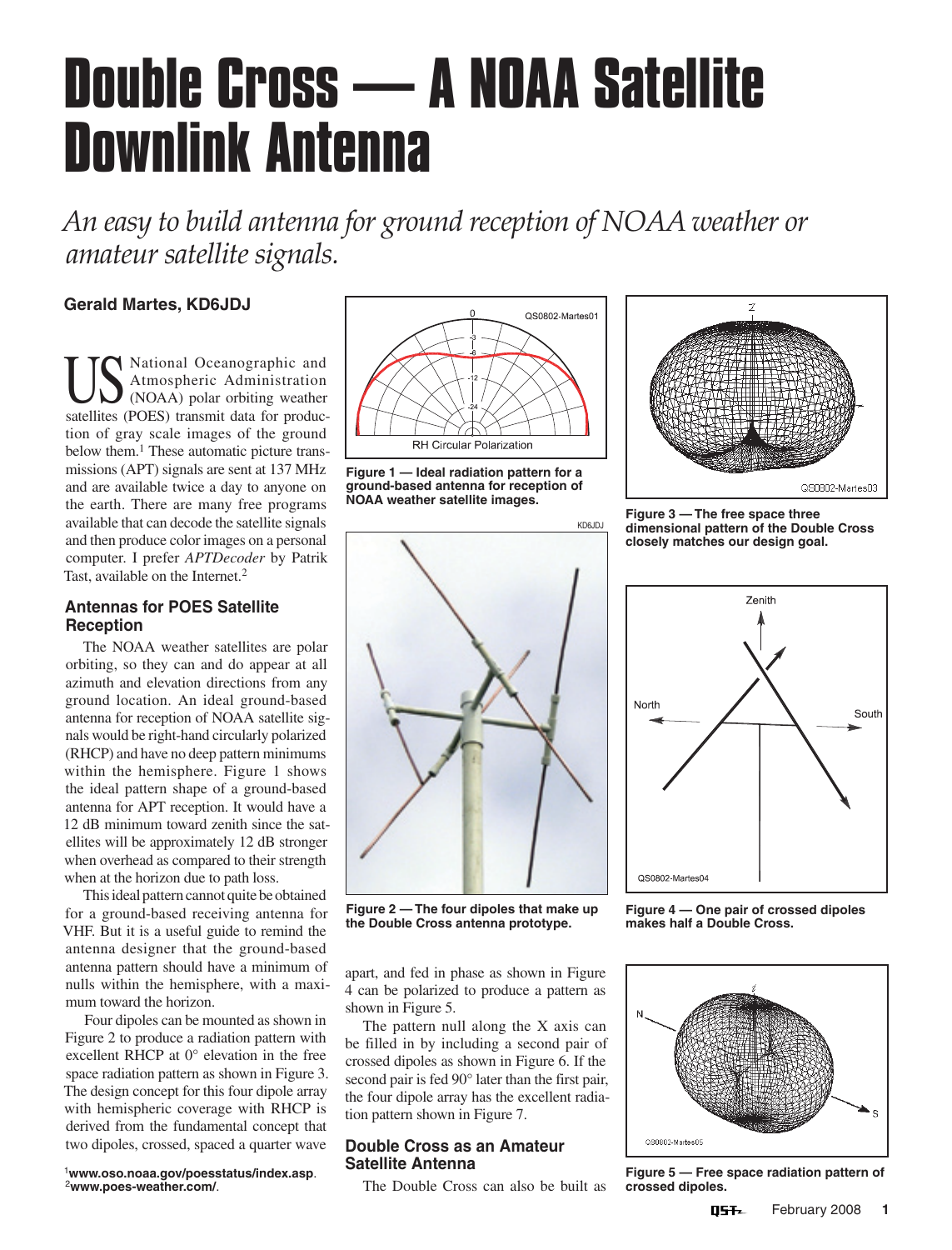



an antenna for amateur frequencies. Table 1 shows the dimensions for both NOAA and amateur satellite bands. Note that circular polarization toward the horizon is also useful for terrestrial communication, since it responds equally well to both vertical (for FM) and horizontal (for SSB and CW) polarization.

#### **Making it Happen**

One beneficial aspect of this Double Cross antenna is that it is quite tolerant of construction variations. That is, an antenna in this configuration will almost always work well even when the dimensions are only close to the optimum design. The only



**Figure 8 — Dielectric support for the dipoles and harness.**

thing critical is the proper connection of the harness to the dipoles.

Field testing with this antenna indicates that it produces very little radiation pattern nulling within the hemisphere. Pattern nulls would be expected to produce dark horizontal lines across the image. The images, recorded with the Double Cross thus far constructed and tested, have indicated that very little image quality degradation is seen as a result from elevation plane nulls from ground reflection.

A Double Cross APT antenna can be built by constructing a dielectric support as shown in Figure 8 and attaching the dipoles and harness, as described later, to

## **Table 1 Dimensions of Double Cross Array (Inches)** *Operating Frequency (MHz) 137 145 435*

| <b>Frequency (MHZ)</b>           | 137   | 145    | 435    |
|----------------------------------|-------|--------|--------|
| Dipole length                    | 38.25 | 37.125 | 12.125 |
| Dipole diameter                  | 0.375 | 0.375  | 0.25   |
| Dipole spacing                   | 21.5  | 20.5   | 6.75   |
| Poly coax λ/4<br>phasing section | 14.25 | 13.5   | 4.5    |

the dielectric support.

Build four dipoles from a convenient conductor, each about 38 inches long, and attach them to the supports. The dipole supports numbers 1 and 2 are separated by about 20 inches. The dipoles number 3 and 4 are also separated by 20 inches. Each of the four dipole supports is tilted 30° from vertical.

Dipoles 1 and 2 are fed in phase and with the proper polarity, so the upward pointing end of dipole #1 has the same polarity as the downward pointing end of dipole 2. The upward pointing end of dipole 3 has the same polarity as the downward pointing end of dipole 4.

The input impedance of each of the  $\lambda/2$ dipoles when configured as shown will be very close to 50  $Ω$ . Each pair is wired in series to have an impedance of 100  $Ω$ . After connecting the two pairs in parallel, as shown in the harness diagram of Figure 9, we end up with the desired 50  $\Omega$  for the run to the radio.



**Figure 7 — The measured pattern of the Double Cross antenna closely matches the ideal of Figure 1.**